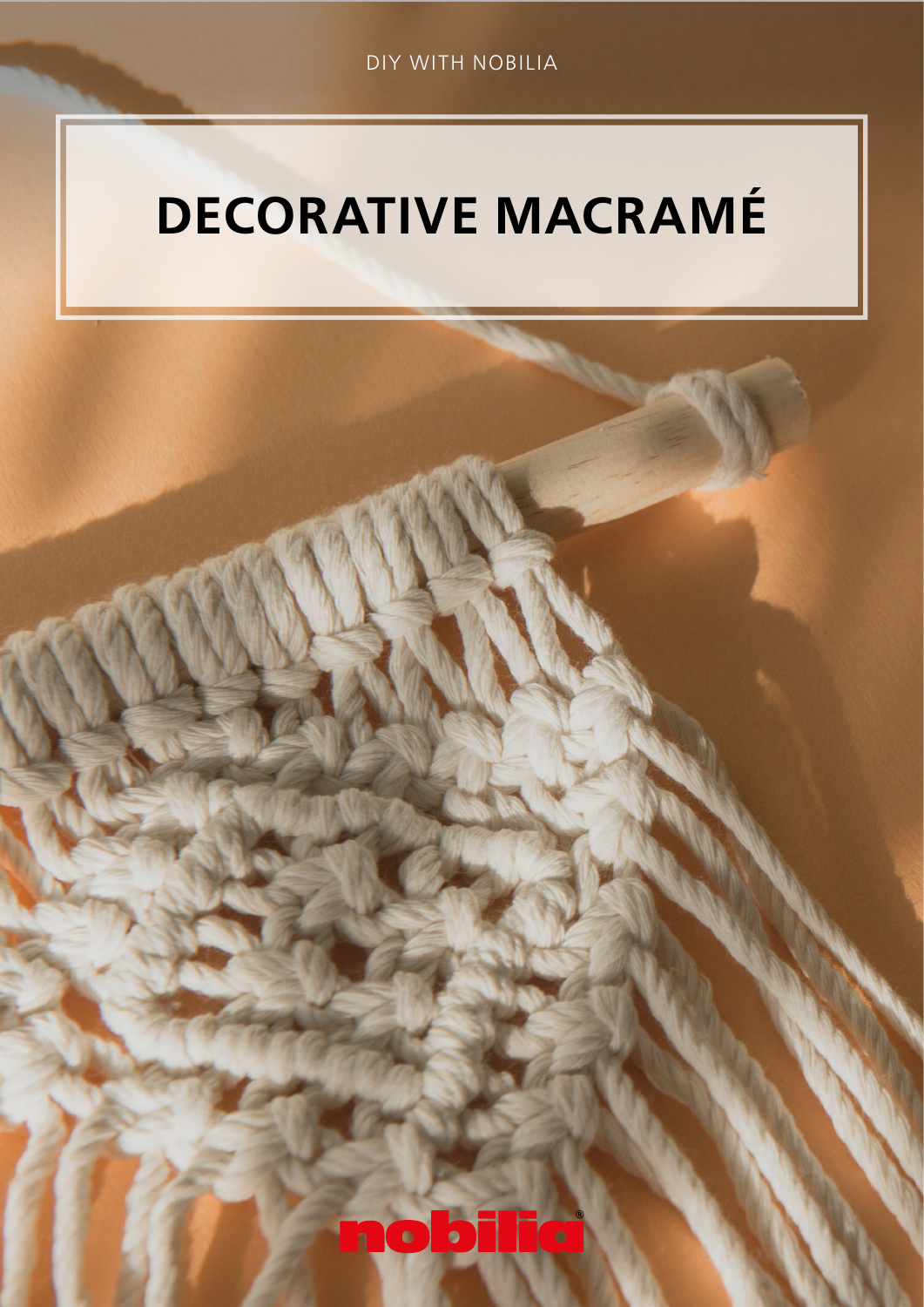

## THIS IS ALL YOU NEED

- » 9 lengths of macramé yarn or cotton cord (each strand should be six times as long as the final macramé)
- » Wooden dowelling or  $branch$
- » Small wooden beads to
- thread on (optional)
- » Cotton cord for hanging

## **DECORATIVE MACRAMÉ HOMEMADE KNOTTED DECORATION**

Coming from the Orient, the macramé knotting technique was originally used to keep flies off horses. Later on it was also increasingly used as decoration for the home and for jewellery. Following these instructions, you can make your first very own personal macramé in next to no time!

## **METHOD**

- **01.** Form a loop from each of the 9 cords so that both ends of the cord are always on one side.
- **02.** Place the loops over the dowel and pull both ends through so that all the cords are attached to the dowel. This should now leave a total of 18 strands hanging from the dowel.
- **03.** Tie a first reef knot with the total of four strands of the first two cords from the left: take the leftmost strand and place it over the next two, but under the rightmost of the four strands. Now pass the right-hand strand under the two middle ones and over the left one. Pull the left and righthand strands to tighten the knot towards the top.